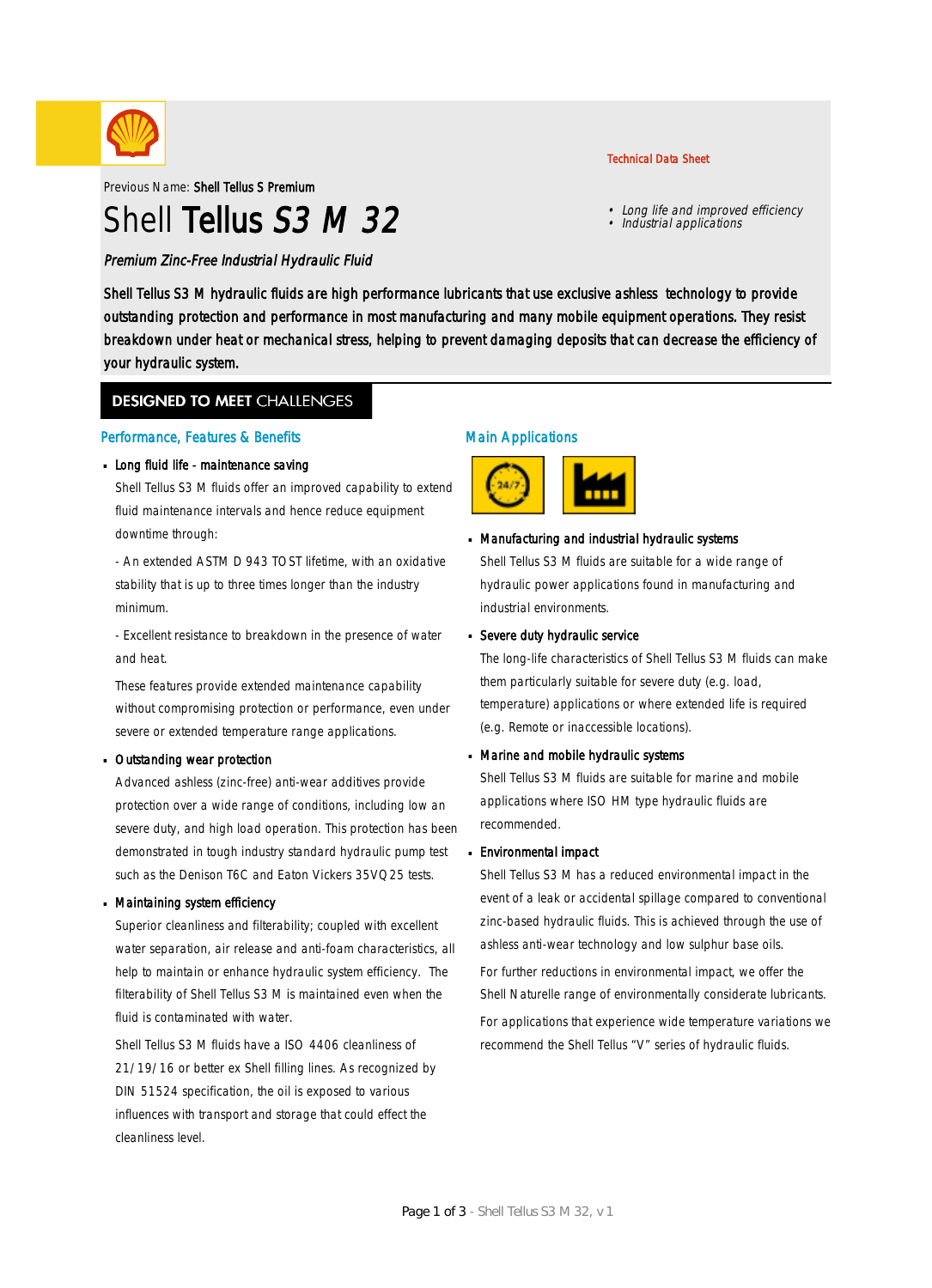#### Specifications, Approvals & Recommendations

- Denison Hydraulics (HF-0, HF-1 and HF-2)
- **Eaton Vickers (Brochure 694)**
- MAG (Cincinnati Machine) P-68 (ISO 32), P-70 (ISO 46), P-69 (ISO 68)
- $\blacksquare$  ISO 11158 (HM fluids)
- DIN 51524-2 (HLP oils) ·
- ASTM 6158 (HM mineral oils) ·
- $S$ SS 15 54 34 M

For a full listing of equipment approvals and recommendations, please consult your local Shell Technical Helpdesk, or the OEM Approvals website.

### Compatibility & Miscibility

# Compatibility ·

Shell Tellus S3 M fluids are suitable for use with most hydraulic pumps.

Fluid Compatibility ·

Shell Tellus S3 M fluids are compatible with most other mineral oil based hydraulic fluids. However, mineral oil hydraulic fluids should not be mixed with other fluid types (e.g. environmentally acceptable or fire resistant fluids).

# Seal & Paint Compatibility

Shell Tellus S3 M fluids are compatible with seal materials and paints normally specified for use with mineral oils.

#### Typical Physical Characteristics

| <b>Properties</b>          |                  |                   | Method           | Shell Tellus S3 M |
|----------------------------|------------------|-------------------|------------------|-------------------|
| <b>ISO Viscosity Grade</b> |                  |                   | <b>ISO 3448</b>  | 32                |
| <b>ISO Fluid Type</b>      |                  |                   | ISO 6743-4       | <b>HM</b>         |
| <b>Kinematic Viscosity</b> | @0°C             | cSt               | ASTM D 445       | 324               |
| <b>Kinematic Viscosity</b> | @40 $^{\circ}$ C | cSt               | ASTM D 445       | 32                |
| <b>Kinematic Viscosity</b> | @100°C           | cSt               | ASTM D 445       | 5.5               |
| <b>Viscosity Index</b>     |                  |                   | <b>ISO 2909</b>  | 105               |
| <b>Density</b>             | @15 $°C$         | kg/m <sup>3</sup> | <b>ISO 12185</b> | 855               |
| <b>Flash Point</b>         |                  | $^{\circ}C$       | IP 34 (COC)      | 215               |
| <b>Pour Point</b>          |                  | $^{\circ}C$       | <b>ISO 3016</b>  | $-33$             |

These characteristics are typical of current production. Whilst future production will conform to Shell's specification, variations in these characteristics may occur.

#### Health, Safety & Environment

■ Guidance on Health and Safety is available on the appropriate Material Safety Data Sheet, which can be obtained from http://www.epc.shell.com/

# • Protect the Environment

Take used oil to an authorised collection point. Do not discharge into drains, soil or water.

#### Additional Information

# ■ Advice

Advice on applications not covered here may be obtained from your Shell representative.